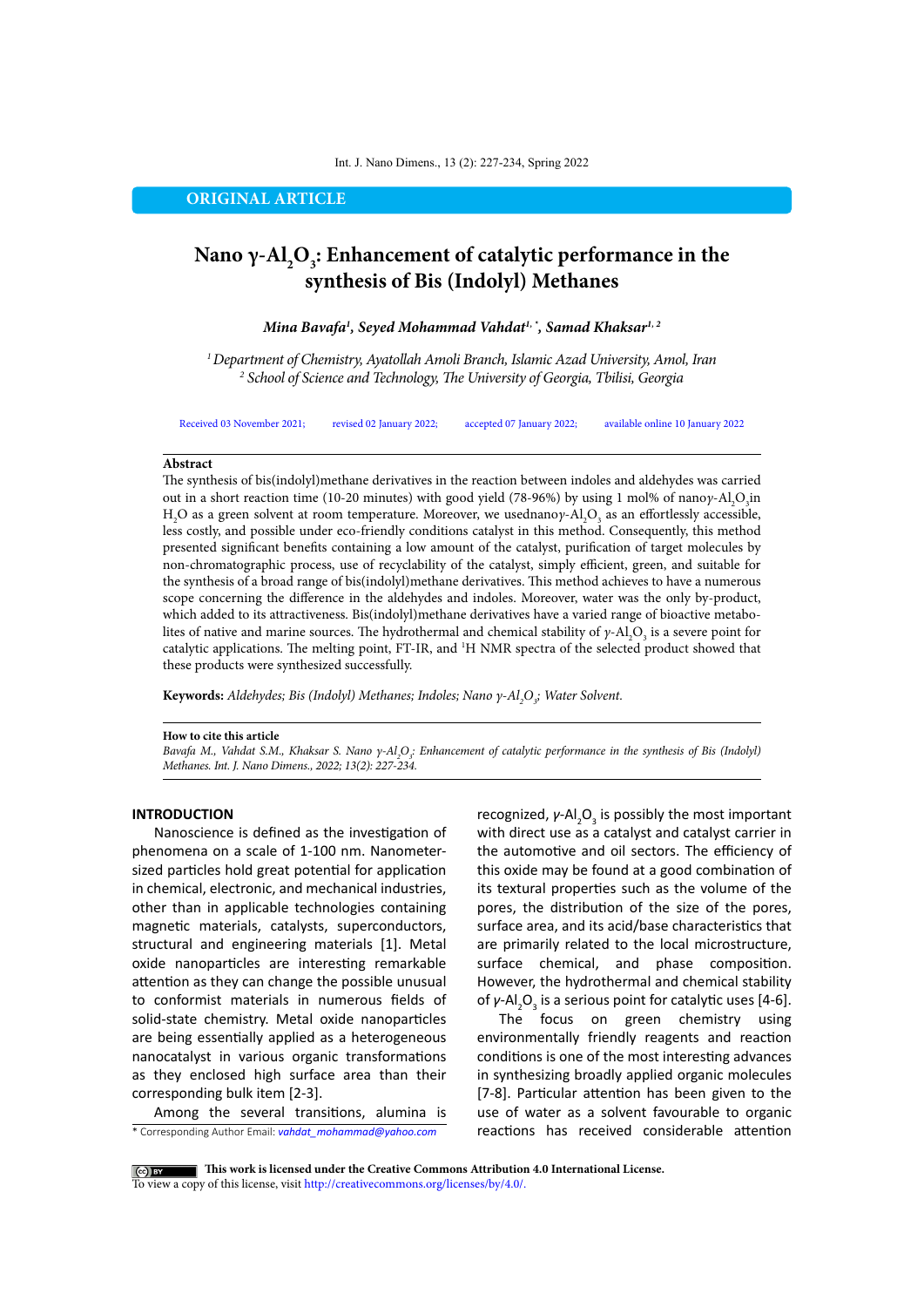in the field of organic synthesis as a result of its green identifications [9-13], and organic synthesis in aqueous media, suggesting important benefits for instance rate, improvement, and insolubility of the goal products, which simplifies their isolation by informal filtration [14].

The syntheses and the reactions of indoles have established considerable attention since numerous their derivatives happen in nature and display multipurpose biological activities [15]. Organic chemists are givingconsideration to synthesize several kinds of indole compounds, containingbis(indolyl)methanes [16], *β*-indolylnitro [17], *β*-indolylketone [18], and *β*-indolylalcohols [19]. Bis(indolyl) methanes has engrossed much consideration attention because of their synthetic as well as biological uses [20-22]. The most ubiquitous of the identified bioactive alkaloids are based on the indole tag [23-24]. These compounds are very active cruciferous boilding block employed for developing valuable estrogen metabolism and containing apoptosis in human cancer cells [25]. The most common process and some catalysts have been applied for this transformation containing  $AIPW_{42}O_{40}$ [26], [PCBS] and [TCBDA] [27], Cu<sub>1.5</sub>PMo<sub>12</sub>O<sub>40</sub> [28], [Fe(III)(salen)]Cl [29], PEG-supported sulfonic acid [30], TiO<sub>2</sub> nanoparticles [31], PSFSI/SBA-15 [32],  ${Fe_{3}O_{4}@SiO_{2}@(CH_{2})_{3}}$ -Urea-SO<sub>3</sub>H/HCl} [33],  $[MIMPS]_{3}PW_{12}O_{40}$  and  $[TEAPS]_{3}PW_{12}O_{40}$  [34] and catalyst-free condition [35].

As part of our continuing program focused on the improvement of facile approaches in organic reactions [36-42], herein we introduce nano*γ*- $\mathsf{Al}_2\mathsf{O}_3$  as an efficient and recyclable catalyst for the synthesis of bis(indolyl)methanes in the reaction between indoles with numerous aldehydes (Fig. 1).

## **MATERIALS AND METHODS**

### *General methods*

*γ*-Al<sub>2</sub>O<sub>3</sub> nanoparticles were purchased from commercial centers. All of the chemicals and reagents were purchased from Merck and Aldrich. All reactions were observed by thinlayer chromatography (TLC) and all yields refer to isolated products by using silica gel  $F_{254}$  pre-coated sheets and were visualized by using a UV-lamp at a wavelength of 254 nm. Melting points were achieved on the Thermo Scientific apparatus in open capillary tubes and are uncorrected. <sup>1</sup>H was recorded in CDCl<sub>3</sub> by using tetramethylsilane (TMS) as the internal reference on a Bruker DRX‐400 MHz spectrometer. Infrared spectra (FT-IR) of the reaction products were recorded on a Bruker FT-IR (WQF-510) spectrometer in KBr pellets.

## *A typical procedure for the synthesis of bis(indolyl) methanes catalyzed by nano γ-Al<sub>2</sub>O*<sub>3</sub>

To a stirred aldehydes (1 mmol) and indoles (2 mmol) in water (3 mL) as a solvent was added 1 mol% catalytic amount of nanoγ-Al<sub>2</sub>O<sub>3</sub>. Then, the reaction mixture was stirred at room temperature for an appropriate time (Table 2). The progress of the reaction was detected by TLC (*n*-hexane/ethyl acetate; 4 : 1). After the end of the reaction, the hot ethanol was added to the reaction mixture and the nanoγ-Al<sub>2</sub>O<sub>3</sub> catalyst was recycled for six successive runs without any noteworthy deactivation. At that moment, the reaction mixture was filtered, dried, and recrystallized from hot ethanol to eliminate any remaining reactants and dried, which resulted in precipitation of the desired product.

## *Spectral data for the selected product 3,3'-((4-Chlorophenyl)methylene)bis(1H-indole)*



**Fig. 1.** Synthesis of bis(indolyl)methanes catalyzed by nano *γ*-Al2O3. Fig. 1. Synthesis of bis(indolyl)methanes catalyzed by nano *γ*-Al<sub>2</sub>O<sub>3</sub>.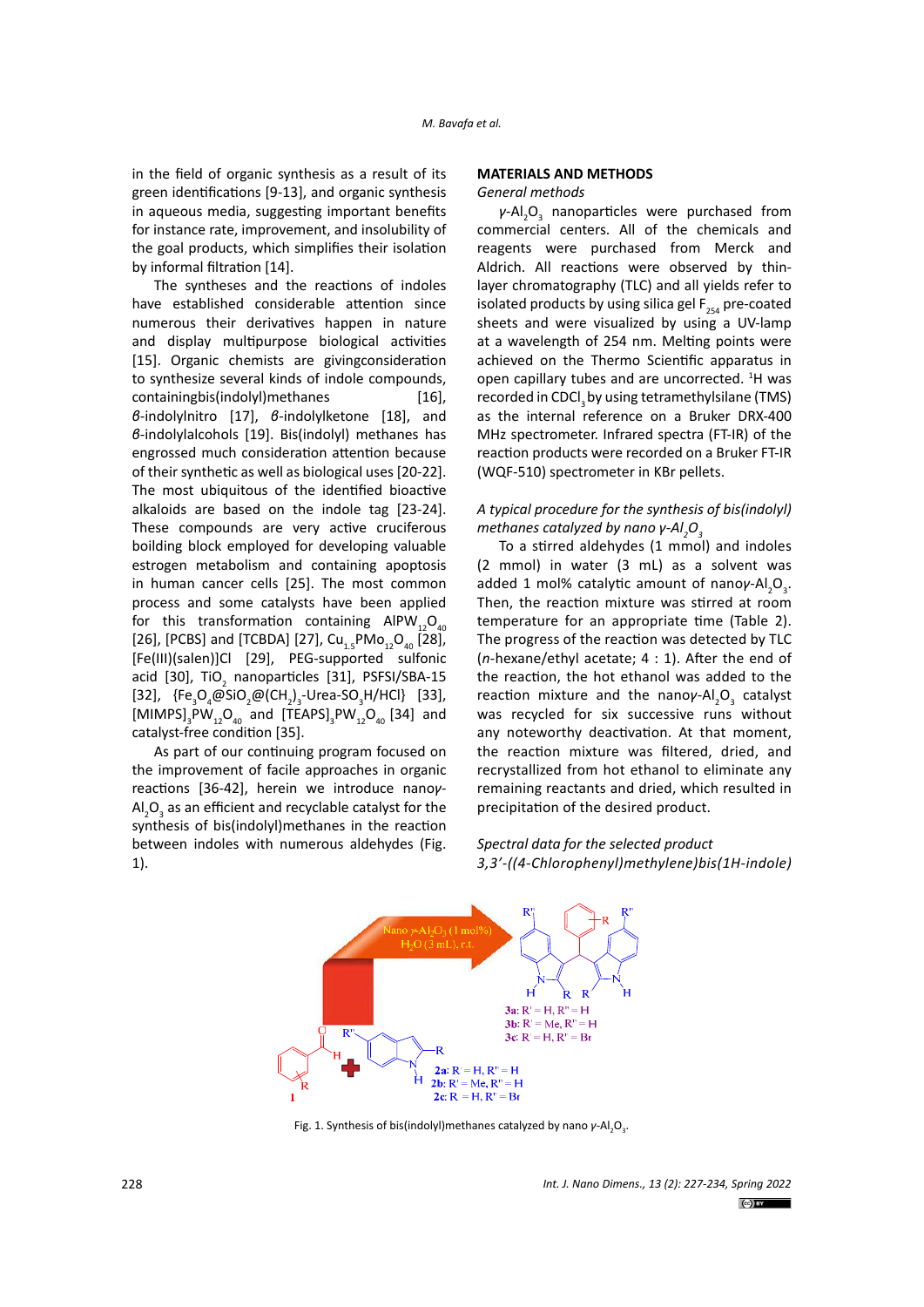*(Table 2, 3c)*: White solid, M.p.: 77-78°C; Yield: 98%; FT-IR (KBr)(υ<sub>max</sub>, cm<sup>-1</sup>): 3409, 1500,1462, 1157; <sup>1</sup>H NMR (400 MHz, CDCl<sub>3</sub>): δ<sub>ppm</sub> = 8.12 (s, 2H, –NH), 7.49-7.50 (d, 2H, *J* = 8.0 Hz, Ar–H), 7.37-7.39 (d, 2H, *J*= 8.0 Hz, Ar–H), 7.14-7.32 (dd, 4H, *J 1* = 8.0 Hz and *J 2* = 4.0 Hz, Ar–H), 7.14-7.17 (t, 2H, *J*= 6.0 Hz, Ar–H), 6.97-7.00 (t, 2H, *J* = 6.0 Hz, Ar–H), 6.68 (s, 2H, –CH), 5.98 (s, 1H, –CH aliphatic).

## **RESULTS AND DISCUSSION**

To attain the optimum results in terms of yield and reaction time, we studied the effectiveness of several reaction media and catalyst amounts in the condensation reaction of 4-chlorobenzaldehyde and indole as a model. As revealed in Table 1, a substantial improvement of the reaction rate and enhancement of the yield of model product **3c** were detected when 1 mol% of nanoγ-Al<sub>2</sub>O<sub>3</sub> catalyst in water at room temperature was used (Table 1, entry 2). In the absence of nanoγ-Al<sub>2</sub>O<sub>3</sub> catalyst, no formation of the **3c** was identified even after 2 hours. Therefore, to afford the **3c**, the catalyst is required for the reaction under the above reaction conditions. To assess the effect of the catalyst concentration, the reaction was also conducted in the presence of numerous amounts of the catalyst (0.5 and 2 mol%) under similar reaction conditions (Table 1, entries 1 and 3). Decreasing the amount of the catalyst to 0.5 mol%, shrank the yield of the **3c**, whereas increasing the amount of the catalyst to 2 mol% did not increase the yield remarkably.

The model reaction was performed in various solvents such as water, acetonitrile, dichloromethane, ethanol, and ethyl acetate. From this investigation, it was confirmed that water is the best solvent to achieve this synthesis (Table 1, entry 2). Similar results were attained when ethanol was used as a solvent (Table 1, entry 6). Scince focus on green chemistry using mild environmental conditions has been one of the most attractive advances in the synthesis of organic compounds. Water as an optimal solvent for organic reactions has received considerable attention. Water is certainly the least expensive solvent among the many solvents used in organic synthesis. Lack of explosive, flammable, mutagenic and carcinogenic properties are satisfactory aspects of water in researches. In addition, water is confirmed as one of the suitable solvents in terms of environmentally friendly.

We also examined the model reaction at numerous temperatures to find out its influence on the enhancement of the reaction by using the optimized amount of catalyst (1 mol%) in water. The maximum reaction rate was achieved at room temperature as the optimum temperature for the synthesis of **3c**. When the reaction was heated to reflux condition, it did not further enhance the yield and shrinkage time of reaction.

We also assessed the number of necessary reactants in the synthesis of **3c**. It was found that maximum yield (90 %) was attained when the reaction was carried out using a 1:2 molar ratio of aldehydes *vis* indole under optimum reaction conditions.

To find the synthetic scope of this reaction, a varied range of structurally numerous aldehydes were studied under this process to provide the corresponding bis(indolyl)methanesin appropriate yields. As revealed in Table 2, it can be established



Table 1. Reaction conditions evaluation for the synthesis of 3c.<sup>a</sup>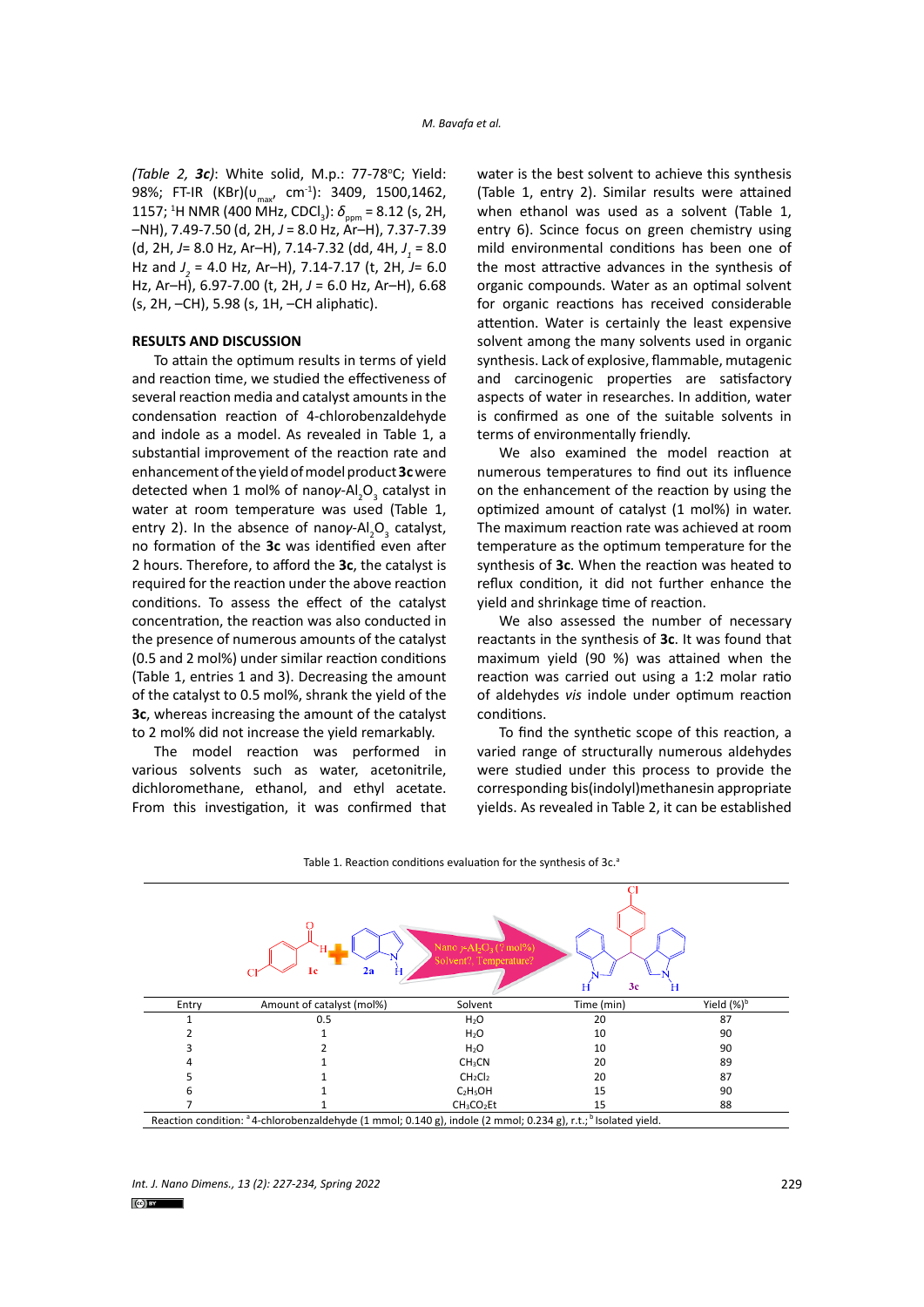

Table 2. Synthesis of bis(indolyl)methanesby using nano *γ*-Al<sub>2</sub>O<sub>3</sub> catalyst.<sup>a, t</sup>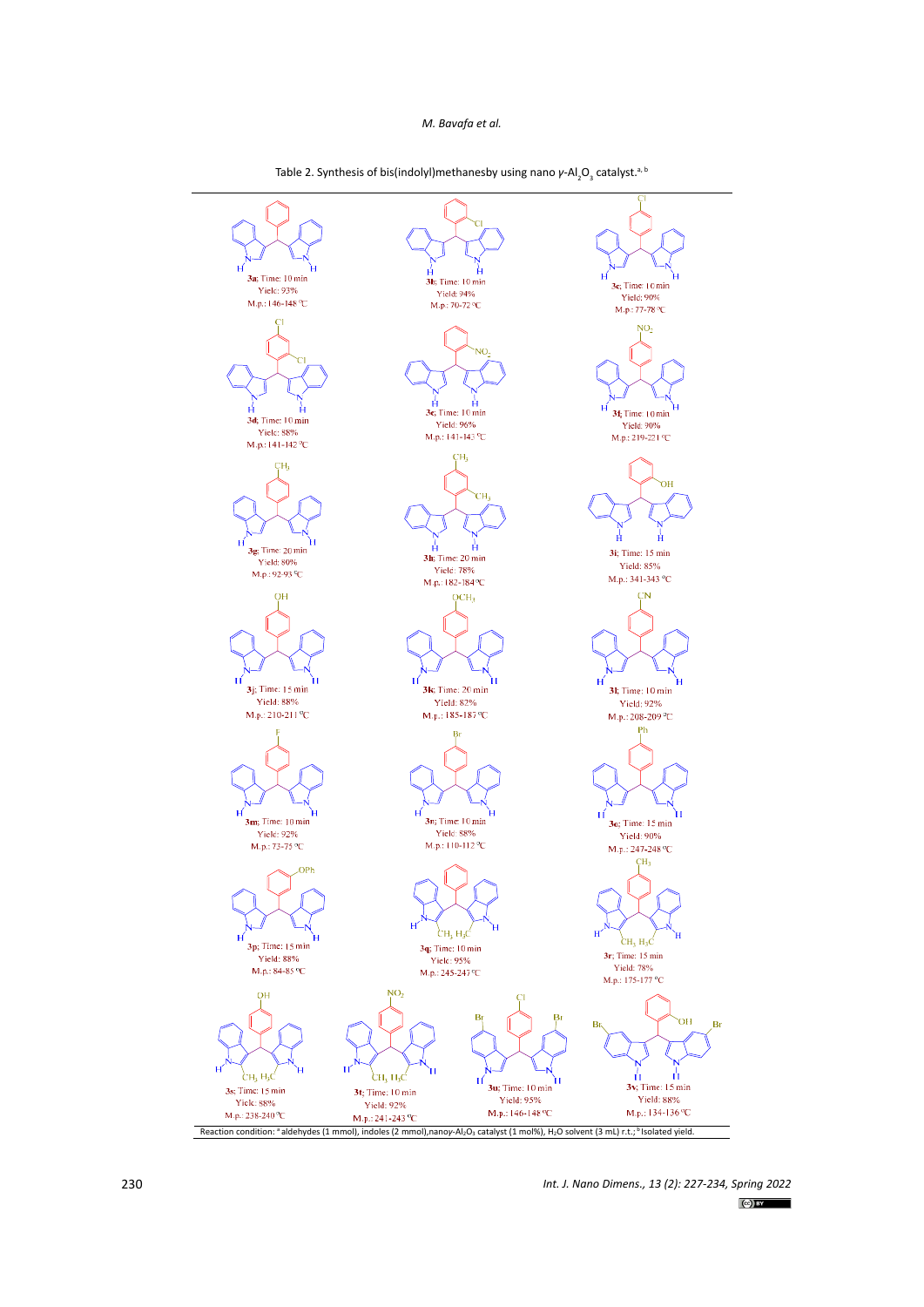

Fig. 2. Reusability studies of nano *γ*-Al<sub>2</sub>O<sub>3</sub> in model reaction after 10 minutes.



Fig. 3. Proposed mechanism for the synthesis of bis(indolyl)methanescatalyzed by nano *γ*-Al<sub>2</sub>O<sub>3</sub>.

that the presence of the electron-withdrawing groups on the aromatic ring can increase the reaction rate and, as a result, the reaction times are decreased and the yields are increased whereas the electron-releasinggroupspossess diverse effects. When 2-methyl indole and 5-bromoindole as a replacement for indole were used in the reaction, the reaction times shrank and the yields increased (Table 2, entries **3q-3v**).

The application of heterogeneous and recyclable catalysts is one of the greenest processes in chemical knowledge. Furthermore, the heterogeneous catalysts should not only be stable and active but also need informal separating and recycling for valuable uses [38]. For this intention, diethyl ether was added to the reaction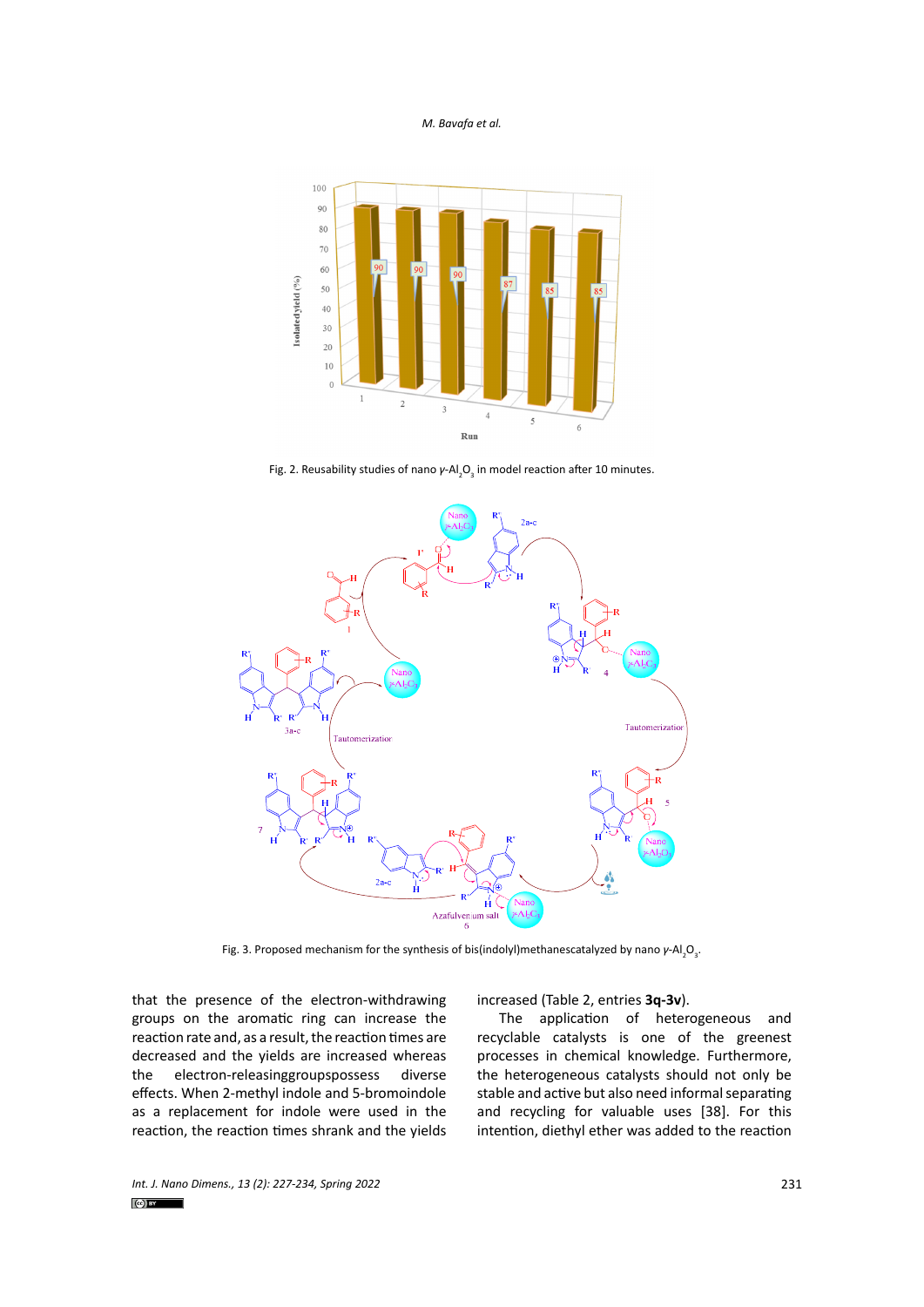| Reaction conditions?<br>Za<br>3a<br>Н                                                                                             |                                                                                |            |                |                    |
|-----------------------------------------------------------------------------------------------------------------------------------|--------------------------------------------------------------------------------|------------|----------------|--------------------|
| Entry                                                                                                                             | <b>Reaction condition</b>                                                      | Time (min) | Yield $(\%)^b$ | Reported reference |
|                                                                                                                                   | Nano $\gamma$ -Al <sub>2</sub> O <sub>3</sub> (1 mol%), H <sub>2</sub> O, r.t. | 10         | 93             | This work          |
| 2                                                                                                                                 | Oxalic acid (10 mmol), H <sub>2</sub> O, 80 °C                                 | 40         | 96             | $[44]$             |
| 3                                                                                                                                 | AIPW <sub>12</sub> O <sub>40</sub> (2 mol%), CH <sub>3</sub> CN, r.t.          | 15         | 92             | $[26]$             |
| 4                                                                                                                                 | p-sulfonic acid calix[4]arene (1 mol %), $H_2O$ , 80 °C                        | 20         | 85             | $[45]$             |
| 5                                                                                                                                 | La(PFO) <sub>3</sub> (5 mol%), $C_2H_5OH$ , r.t.                               | 30         | 90             | $[16]$             |
| 6                                                                                                                                 | HY zeolite $(0.5 g)$ , CH <sub>2</sub> Cl <sub>2</sub> , r.t.                  | 120        | 80             | [46]               |
| 7                                                                                                                                 | $P_2O_5$ (0.86 g), solvent-free, r.t.                                          | 30         | 94             | [47]               |
| 8                                                                                                                                 | $Zr(DS)4$ (0.1 mmol), $H2O$ , r.t.                                             | 25         | 94             | [48]               |
| 9                                                                                                                                 | SDS (small amount), H <sub>2</sub> O, r.t.                                     | 150        | 95             | [49]               |
| 10                                                                                                                                | I <sub>2</sub> (2 mmol), solvent-free, r.t.                                    | 10         | 72             | [50]               |
| 11                                                                                                                                | Zeokarb-225 (0.5 g), CH <sub>3</sub> CN, r.t.                                  | 7.5 h      | 95             | $[51]$             |
| <sup>a</sup> Reaction condition: benzaldehyde (1 mmol; 0.102 mL; 0.106 g), indole (2 mmol; 0.234 g); <sup>b</sup> Isolated yield. |                                                                                |            |                |                    |

Table 3. Comparison of the effectiveness of nano  $\gamma$ -Al<sub>2</sub>O<sub>3</sub> in the synthesis of 3a with other reported methods.

mixture, and the solid catalyst was separated by filtration, washed in ethyl acetate, and dried at 100°C for 120 minutes, and lastly was reused for a similar reaction procedure. It is essential that catalysts could be recovered accurately and recycled, in contrast, shrinkage in the yield of the model product was detected in the course of the first recycle. Additionally, in the sixth run, it was established to be an insignificant shrinkage in the yield of **3c** in the standard reaction (Fig. 2). The small decrease in catalytic activity of nanoγ- $\mathsf{AI}_2\mathsf{O}_3$  most probably was due to the loss of catalyst during washing process. Thus, the smaller amount of catalysts was used to the next reaction run. To avoid the such mistake the amount of used reactants should be recalculated to the new mass of reused catalyst.

A suggested route for synthesizing bis(indolyl) methanes **3** catalyzed by nanoγ-Al<sub>2</sub>O<sub>3</sub> is offered in Fig. 3. First, nanoγ-Al<sub>2</sub>O<sub>3</sub> activates the carbonyl group of aldehydes **1** to afford intermediate **1'**. Then nucleophilic attack of indoles**2** to aldehydes**1'**to provide intermediate **4**. At that point, intermediate **4** tautomerized to intermediate **5** which elimination of one molecule of H<sub>2</sub>O from intermediate 5 to give a zafulvenium salt **6**. In the next step, the nucleophilic attack of the second molecule of indole **2** to **6** to afford intermediate **7**, which finally tautomerized to bis(indolyl)methanes **3**.

To display the importance of the current work in comparison with the reported results in the literature, we shortened some of the results for the synthesis of **3a** in Table 3, which illustrations

that nanoγ-Al<sub>2</sub>O<sub>3</sub> can act as aproper catalyst with concerning the reaction time, temperature and shows broad applicability in terms of yield.

## **CONCLUSION**

In summary, we have established a clean, efficient, and eco-friendly approach for synthesizing bis(indolyl)methanes in up to 96% yields, from aldehydes in combination with indoles in 1 : 2 molar ratios by using readily available nano*γ*- $\mathsf{Al}_2\mathsf{O}_3$  as a catalyst. This synthetic catalyst process appears facile, worthy yields, workup procedure is informal and provides pure target molecules. We feel that this process is an appropriate addition to the presently reported approaches.

## **SUPPORTING INFORMATION**

The supporting information contains spectral images of FT-IR,  ${}^{1}H$  NMR, and  ${}^{13}C$  NMR of selected products.

## **ACKNOWLEDGMENTS**

The authors are thankful for the facilities provided to research in the chemistry research laboratory at Ayatollah AmoliBranch, Islamic Azad University.

## **CONFLICT OF INTEREST**

The authors declare no conflict of interest.

#### **REFERENCES**

[1] Verma P., Kumar Maheshwari S., (2019), Applications of Silver nanoparticles in diverse sectors. *Int. J. Nano Dimens*.  $10.18 - 36$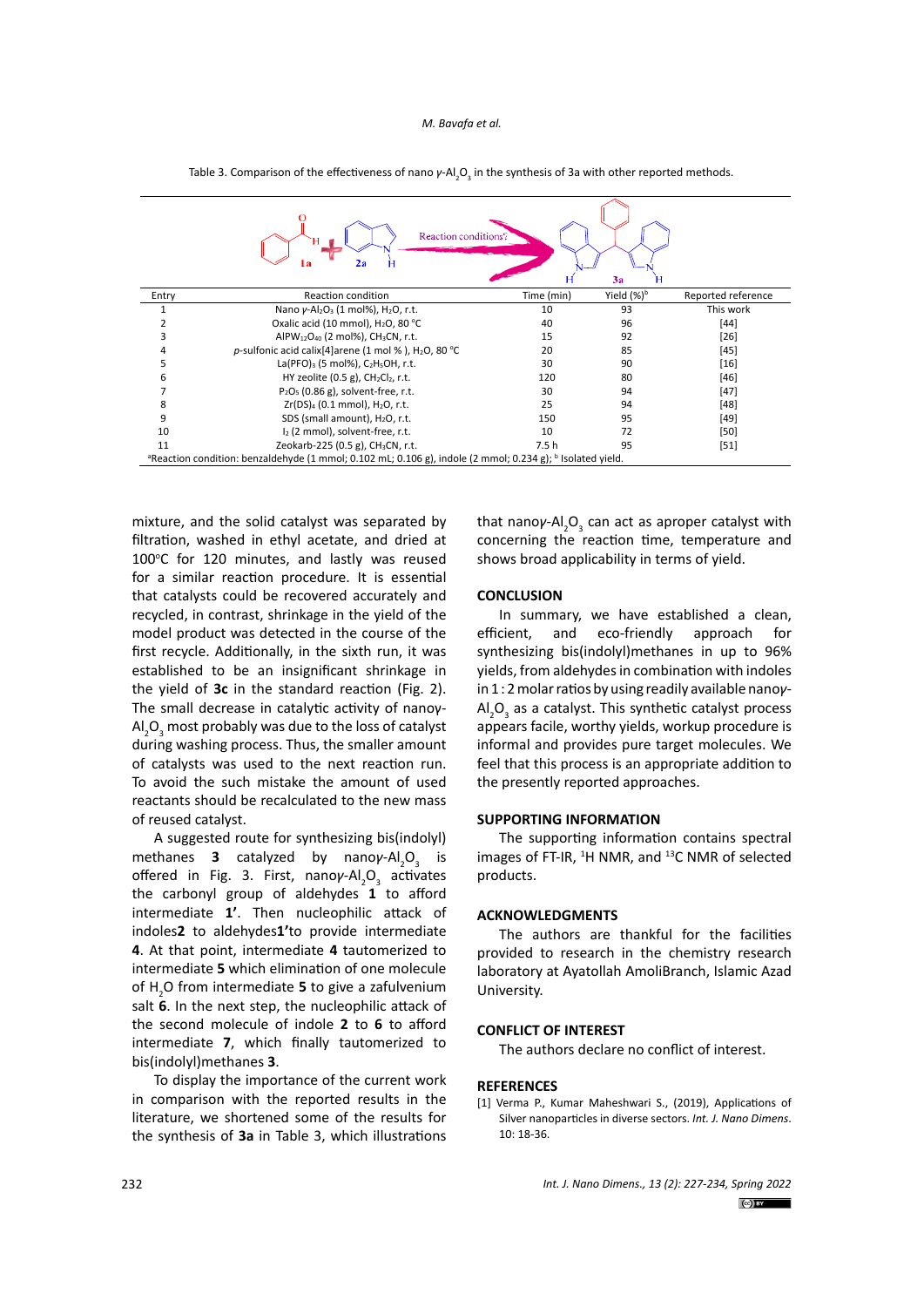- [2] Allaedini G., Masrinda Tasirin S., Aminayi P., Yaakob Z., Meor Talib M. Z., (2016), Carbon nanotubes via different catalysts and the important factors that affect their production: A review on catalyst preferences. *Int. J. Nano Dimens.* 7: 186-200.
- [3] Sadat Madani S., Zare K., Ghoranneviss M., (2016), Role of growth temperature in CVD synthesis of Carbon nanotubes from Ni-Co bimetallic catalysts. *Int. J. Nano Dimens.* 7: 240- 246.
- [4] Majedi A., Davar F., Abbasi A. R., (2016), Metal-organic framework materials as nano photocatalyst. *Int. J. Nano Dimens.* 7: 1-14.
- [5] Akbari F., Vahdat S. M., Khaksar S., (2021), Aqua mediated SnO<sub>2</sub> nanoparticles: A recyclable and benign catalyst for the synthesis of Quinoxalines. *Int. J. Nano Dimens*. 12: 44- 51.
- [6] Balakrishnan K., Murugesan N., (2021), Synthesis and characterization of SnO<sub>2</sub> nanoparticles by co-precipitation method. *Int. J. Nano Dimens*. 12: 76-82.
- [7] Assi N., Mehrdad Sharif A. A., Manuchehri Naeini Q. S., (2014), Synthesis, characterization and investigation photocatalytic degradation of Nitro Phenol with nano ZnO and ZrO2 . *Int. J. Nano Dimens*. 5: 387-391.
- [8] Rahmatinejad B., Abbasgholipour M., Mohammadi Alasti B., (2021), Investigating thermo-physical properties and thermal performance of  $\text{Al}_2\text{O}_3$  and CuO nanoparticles in Water and Ethylene Glycol based fluids. *Int. J. Nano Dimens*. 12: 252-271.
- [9] Qandalee M., Hatami M., Esmaeilzadeh A., Shojaeian A., Biparva P., (2014), Two component reaction for the synthesis of Quinolines in the presence of γ-Al<sub>2</sub>O<sub>3</sub> and Cu/ ZnO nanoparticles. *Int. J. Nano Dimens*. 5: 505-509.
- [10] Montazeri N., (2015), Nano Al<sub>2</sub>O<sub>3</sub>: An efficient catalyst for the multi-component synthesis of Pyrano [2, 3-d] Pyrimidinone derivatives. *Int. J. Nano Dimens*. 6: 283-287.
- [11] Pramod Charpe V., Ragupathi A., Sagadevan A., Chu Hwang K., (2021), Photoredox synthesis of functionalized quinazolines *via* copper-catalyzed aerobic oxidative C<sub>sp</sub><sup>2</sup>-H annulation of amidines with terminal alkynes. *Green Chem.* 23: 5024-5030.
- [12] Tremblay-Parrado K. K., Clara García-Astrain C., Avérous L., (2021), Clickchemistry for the synthesis of biobased polymers and networks derived from vegetable oils. *Green Chem.* 23: 4296-4327.
- [13] Cunha I. T., Yang H., Jessop P. G., (2021), High pressure switchable water: An alternative method for separating organic products from water. *Green Chem.* 23: 3996-4007.
- [14] Hasaninejed A., Rasekhi Kazerooni M., Zare A., (2013), Room-temperature, catalyst-free, one-pot pseudofcomponent synthesis of 4, 4-(Arylmethylene)bis(3-methyl-1-phenyl-1H-pyrazol-5-ol)s under ultrasonic irradiation. *ACS Sustain. Chem. Eng.*1: 679-684.
- [15] Zhu Y., Zhao J., Luo L., Gao Y., He Bao H., Pengfei Li P.,Zhang H., (2021), Research progress of indole compounds with potential antidiabetic activity. *Eur. J. Med. Chem*. 223: 113665-113668.
- [16] Wang L., Han J., Tian H., Sheng J., Fan Z., Tang X., (2005), Rare earth perfluorooctanoate  $[RE(PPO)]_3$ -catalyzed condensations of indole with carbonyl compounds. *Synlett*. 2: 337-339.
- [17] Chakrabarty M., Basak R., Ghosh N., Harigaya Y., (2004), Michael reaction of indoles with 3-(2′-nitrovinyl)indole under solvent-free conditions and in solution. An efficient

synthesis of 2, 2-bis(indolyl)nitroethanes and studies on their reduction. *Tetrahedron*. 60: 1941-1949.

- [18] Banik B. K., Fernandez M., Clarissa Alvarez C., (2005), Iodine-catalyzed highly efficient michael reaction of indoles under solvent-free condition. *Tetrahedron Lett*. 46: 2479-2482.
- [19] Bandini M., Giorgio Cozzi P., Melchiorre P, Umani-Ronchi A., (2004), Kinetic resolution of epoxides by a C-C bondforming reaction: Highly enantioselective addition of Indoles to *cis*, *trans*, and *meso* aromatic epoxides catalyzed by [Cr(salen)] complexes. *Angew. Chem. Int. Ed.* 43: 84-87.
- [20] Osawa T., Namiki M., (1983), Structure elucidation of streptindole, a novel genotoxic metabolite isolated from intestinal bacteria. *Tetrahedron Lett*. 24: 4719-4722.
- [21] Porter J. K., Bacon C. W., Robbin J. D., Himmelsbach D. S., Higman H. C., (1977), Indole alkaloids from Balansia epichloe (Weese). *J. Agric. Food. Chem*. 25: 88-93.
- [22] Garbe T. R., Kobayashi M., Shimizu N., Takesue N., Ozawa M., Yukawa H., (2000), Indolyl carboxylic acids by condensation of indoles with α-keto acids. *J. Nat. Prod*. 63: 596-598.
- [23] Gribble G. W., *In comprehensive Heterocyclic Chemistry*, 2nd ed. (Pergamon Pres: New York, 1996) 202.
- [24] Snieckus V., *In The Alkaloids*,(Academic Press: New York, 1998) 11.
- [25] Ge X., Yannai S., Rennert G., Gruener N., Fares F. A., (1996) 3, 3′-Diindolylmethane induces apoptosis in human cancer cells. *Biochem. Biophys. Res. Commun.* 228: 153-158.
- [26] Firouzabadi H., Iranpoor N., Jafari A. A., (2006), Aluminum dodeca tungstophosphate (AlPW<sub>12</sub>O<sub>40</sub>), a versatile and a highly water tolerant *green* Lewis acid catalyzes efficient preparation of indole derivatives. *J. Mol. Catal. A Chem*. 244: 168-172.
- [27] Ghorbani-Vaghei R., Veisi H., (2010), Poly(N, N'-dichloro-N-ethyl-benzene-1, 3-disulfonamide) and N, N, N', N' tetrachlorobenzene-1, 3-disulfonamide as novel catalytic reagents for synthesis of bis-indolyl, tris-indolyl, di(bisindolyl), tri(bis-indolyl) and tetra(bis-indolyl)methanes under solid-state, solvent and water conditions. *J. Braz. Chem. Soc.* 21: 193-201.
- [28] Seyedi N., Khabazzadeh H., Saidi K., (2009), Cu<sub>1.5</sub>PMo<sub>12</sub>O<sub>40</sub> as an efficient, mild and heterogeneous catalyst for the condensation of indole with carbonyl compounds. *Mol. Divers.* 13: 337–342.
- [29] Sheikhshoaie I., Khabazzadeh H., Saeid-Nia S., (2009), Iron(III)(salen)Cl as an efficient catalyst for synthesis of bis(indolyl)methanes. *Transition Met. Chem.* 34: 463–466.
- [30] Sheng S. R., Wang Q. Y., Ding Y., Liu X. L., Cai M. Z., (2009), Synthesis of Bis(indolyl)methanes using recyclable PEGsupported sulfonic acid as catalyst. *Catal. Lett.* 128: 418- 422.
- [31] Rahimizadeh M., Bakhtiarpoor Z., Eshghi H., Pordel M., Rajabzadeh G., (2009), TiO<sub>2</sub> nanoparticles: An efficient heterogeneous catalyst for synthesis of bis(indolyl) methanes under solvent-free conditions. *Monatsh Chem.* 140: 1465-1469.
- [32] Ma Z. H., Han H. B., Zhou Z. B., Nie J., (2009), SBA-15 supported poly(4-styrenesulfonyl(perfluorobutylsulfo nyl)imide) as heterogeneous Brønsted acid catalyst for synthesis of diindolylmethane derivatives. *J. Mol. Catal. A: Chem.* 311: 46-53.
- [33] Zolfigol M. A., Ayazi-Nasrabadi R., Baghery S., (2016), The first urea-based ionic liquid-stabilized magnetic

*Int. J. Nano Dimens., 13 (2): 227-234, Spring 2022* 233

 $(c)$  BY